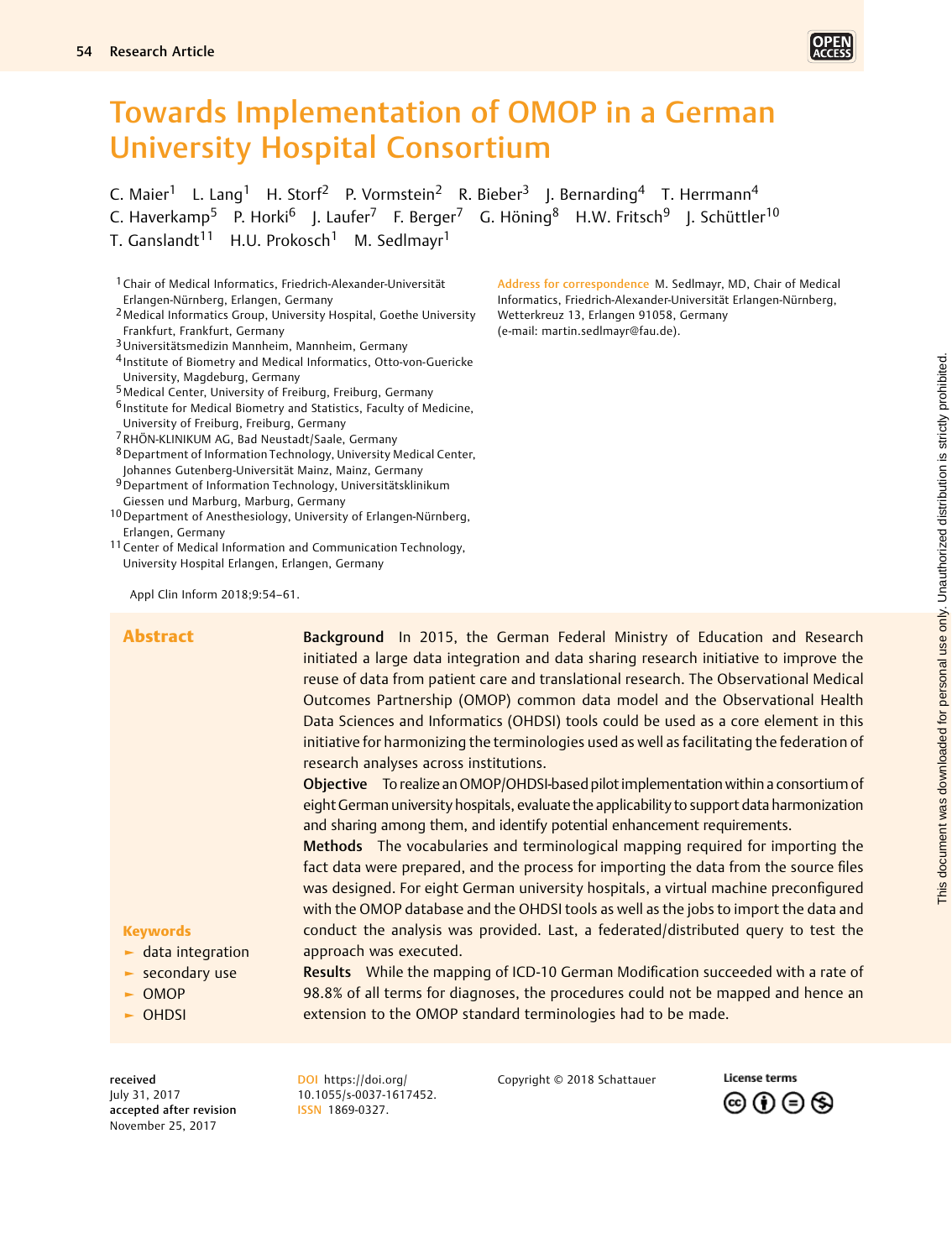Overall, the data of 3 million inpatients with approximately 26 million conditions, 21 million procedures, and 23 million observations have been imported.

A federated query to identify a cohort of colorectal cancer patients was successfully executed and yielded 16,701 patient cases visualized in a Sunburst plot.

Conclusion OMOP/OHDSI is a viable open source solution for data integration in a German research consortium. Once the terminology problems can be solved, researchers can build on an active community for further development.

## Background and Significance

Sharing data and learning from common grounds is at the heart of many medical research projects today.<sup>1</sup> Integrating data within a hospital into a research database or warehouse is an essential step therein.

Adhering to a public common data model (CDM) simplifies the collaboration across institutions.<sup>2</sup> CDMs harmonize data from disparate sources in a standardized way. This allows for easy merging of medical data into larger databases (bringing data to analysis) or for federating research analyzes and aggregating the results (bringing analysis to the data). $3$ 

A preeminent example of a common data model has been provided by the Observational Medical Outcomes Partnership (OMOP), which aims at the evaluation of analytical methods for identifying drug–outcome associations across disparate data sources.<sup>2</sup> For the harmonization of data sources, they developed the OMOP Common Data Model (CDM, OMOP v4.0) for longitudinal patient data associated with standardized medical terminologies.

The Observational Health Data Sciences and Informatics (OHDSI) collaborative continues and advances the work of  $OMOP<sup>4,5</sup>$  It not only provides an updated version of the data model OMOP v5 and a central vocabulary service Athena ([http://athena.ohdsi.org\)](http://thena.ohdsi.org), but also tools and methods for various types of data analysis. OHDSI defines a workflow for researchers to publish research requests and participate in studies among OHDSI participants fostering an active research community. OMOP/OHDSI is successfully used in several countries with data from hundreds of millions of patients.<sup>6</sup>

In Germany, the Federal Ministry of Education and Research (BMBF) commenced a large data integration and data sharing research initiative (BMBF MI-I: Medical Informatics Initiative/ Funding Scheme) in 2015 to improve the reuse of data from patient care and translational research.<sup>7</sup> For this purpose, participating German university hospitals are required to establish data integration centers and support collaboration and data exchange within multicenter consortia. Because of the large heterogeneity of clinical documentation across the different hospitals, defining a common data model within a consortium, and even across all consortia is a fundamental prerequisite to achieve the goals of the initiative.

## **Objective**

Since common data models have already been developed and successfully applied in international data sharing projects, one

should not try to reinvent, but build upon an existing CDM and assess its applicability in the German initiative. Even though the use of vocabularies or reimbursement schemes in Germany differ from those in the United States, collaborating with a large project consortium, such as OHDSI, and enhancing the OMOP CDM (e.g., with German vocabularies) seem to be more promising, than starting completely from scratch.

Thus, the objectives of our research were:

- to pursue an OMOP-based pilot implementation within one large consortium (MIRACUM<sup>8</sup>) of the BMBF MI-I considering the core data elements currently defined by the interoperability working group of the BMBF MI-I national steering committee, and
- to analyze and exemplarily apply the OMOP data model and the OHDSI tools for their applicability to support data harmonization and data sharing between German university hospitals and identify potential enhancement requirements.

## Methods

First, the authors got acquainted with the ecosystem of specification, tools, and packages provided by OHDSI on their webpage and via GitHub (https://www.github.com/ OHDSI). Importing various local datasets provided valuable insight into the structures and inner working of the tools.

For the study, (1) the vocabularies and terminological mapping required for importing the fact data were prepared. Then, (2) a process for importing the data from the source files was designed. For eight German university hospitals of the MIRACUM consortium, $8(3)$  a virtual machine preconfigured with the OMOP database and the OHDSI tools as well as the jobs to import the data and conduct the analysis was provided. (4) The eight university hospitals instantiated this virtual machine locally and applied the import jobs to load the data from the standard claims data export set. Last, (5) an exemplary federated/distributed query as proof of the approach was executed.

## Dataset

The German BMBF MI-I defines a basic set of data elements comprising patient demographics, visits, diagnoses, procedures, laboratory findings, and medication as the level 1 core dataset that must be provided by each participating hospital.

While laboratory findings and medication data, as of today, cannot be provided in a standardized way by our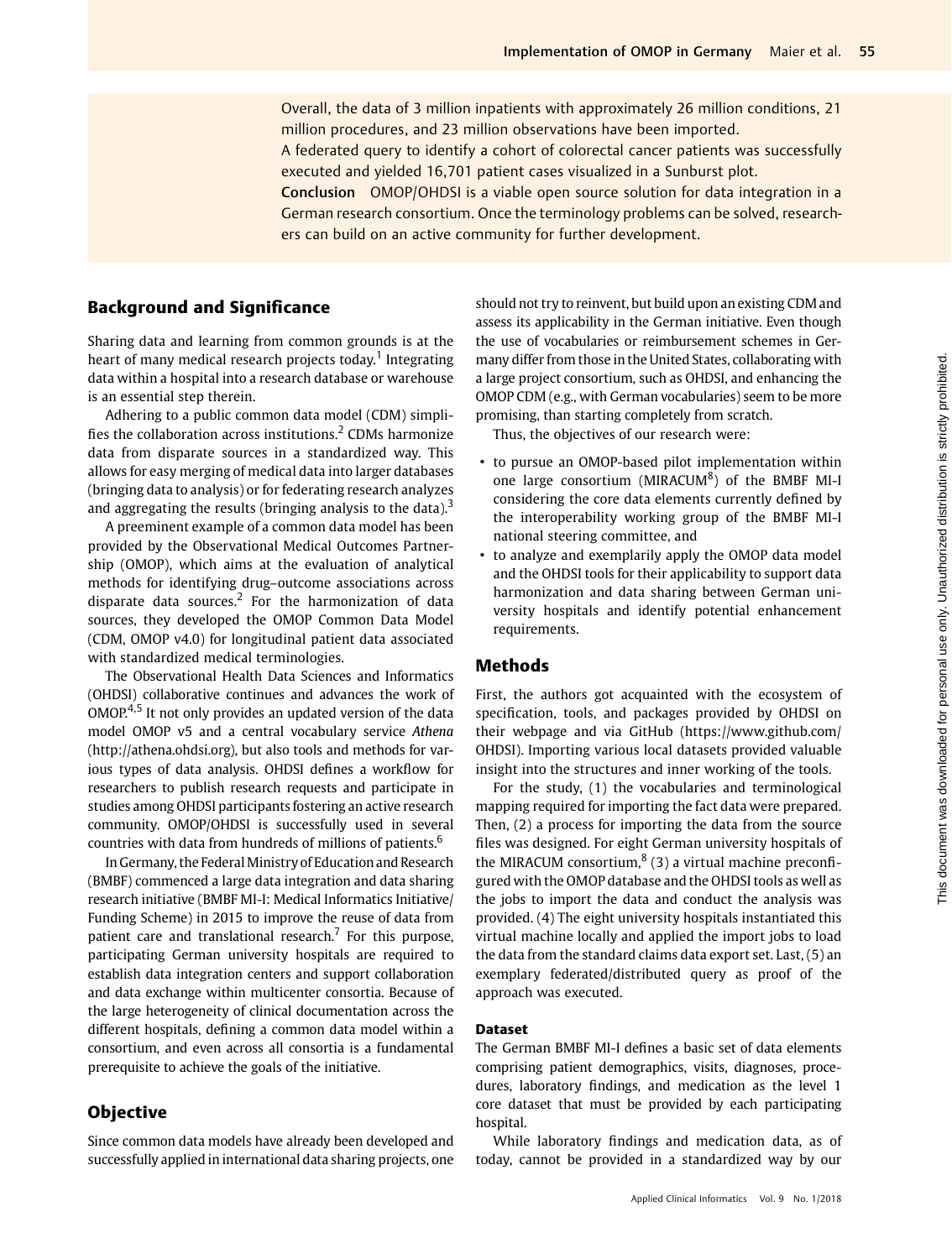hospitals, patient demographics, visits, diagnoses, and procedures are based upon a standardized German claims dataset and thus profit from the fact that every hospital is already able to export the data. Such a dataset was available at each participating site; it was anonymized and clearance was received from all local data use and access committees. Although the dataset is limited, it has been used before for research purposes $9-11$  and suffices the purpose of this study to provide a technically viable proof of concept for a distributed data integration center architecture applying the OMOP common data model.

## Terminology

OMOP uses so-called standardized vocabularies for the representation of data in the CDM<sup>a</sup> such as SNOMED-CT for conditions and observations or RxNorm for drugs. With Athena, OHDSI provides access to the OMOP Vocabulary, a library of more than 70 vocabularies with a complete mapping of terms to the standard concepts. The vocabularies can be extended by local developments, which should map onto standard concepts.

For importing the MI-I core dataset, the authors had to create mappings in three areas of concern:

- "International Classification of Diseases, German Modification" (ICD-10-GM) for coding conditions and observations,
- "Operationen- und Prozedurenschlüssel" (OPS, surgery and procedure key) for coding procedures, and
- individual concept codes for gender, primary and secondary diagnoses in the provided vocabulary.

The general principle for mapping concepts is as follows: Either the concept is available in the library or can be found by translating the concept into English. If not, a concept should be taken from a less granular level ("uphill mapping")<sup>b</sup>. An example can be found in **►Fig. 1**.

- The concept of C88.7 in the German ICD-10 has a direct relation to C88.7 in the ICD-10-WHO so that it can be directly mapped to SNOMED 82546001.
- The more granular concept of C88.71, which states that the tumor had a complete remission, has no direct relationship to ICD-10-WHO, but it is as well a C88.7 so that it inherits the SNOMED code of its parent.

## Diagnoses

For the mapping of ICD-10-GM onto standard diagnosis codes in SNOMED, the presence of ICD-10 WHO proved beneficial. IDC-10 issued by the World Health Organization is modified in Germany for statistical and billing purposes. For that reason, some concepts of the global ICD-10 are omitted (or coarser grained than WHO) or better differentiated (more detailed than WHO) by removing or adding another digit to the code. In any case, the modification is largely compatible for uphill mapping as recommended by OHDSI.

The code of ICD-10-GM was mapped to ICD-10 and then the mapping of ICD-10 to SNOMED as already present in the OMOP Vocabulary (see  $\rightarrow$ Fig. 1) was used.

ICD-10G-M versions from 2004 to 2016weremappedincluding the times of validity (valid\_start/end\_date, invalid\_reason).

## Procedures

Procedures in Germany are coded using the OPS. Unfortunately, no equivalent terminology is available from Athena: standard concepts for procedures in OHDSI may come e.g., from SNOMED-CT, the Current Procedural Terminology (CPT-4) or the Healthcare Common Procedure Coding System (HCPCS), and ICD-9-Procedures, all of which differ significantly in structure from OPS. Manual mapping of procedures requires extensive medical knowledge and resources that were not available for this preliminary study.

Therefore, OPS vocabulary was imported into OMOP and declared the concepts as "standard." This breaks the international compatibility, but that was not a requirement for the study.

OPS versions from 2004 to 2016 were imported including the times of validity (valid\_start/end\_date, invalid\_reason).

#### Other Concepts

For individual concepts, such as gender, a direct match using the translated concept was searched manually. In case the target concept found was ambiguous, the mapping was discussed among experts (C.M., L.L., T.G., and M.S.).

Other, larger terminologies were not required for the selected dataset. But other options have to be considered for the import of a much more comprehensive dataset of German university hospitals. Terminologies, such as LOINC, UCUM, and MedDRA, are already provided and could be used. If necessary, a German translation using the same codes could be imported.

#### Import of Vocabularies

The import of ICD-10-GM and OPS into the vocabulary schema of the OMOP database was modeled using Talend Open Studio for Data Integration (Talend; Redwood City, CA, United States). The import read from the internal data warehouse providing the vocabularies in yearly versions.

## Creation of the ETL Jobs

Importing the data into the OMOP database required a mapping of all source attributes and values from various files and columns of the MI-I core dataset onto the OMOP tables and vocabularies. This process of extracting the source data, transforming it, and loading to OMOP (ETL job) requires a design and an implementation phase.

For the design phase, OHDSI recommends using their "Rabbit" tools<sup>c</sup>. First, WhiteRabbit was used to analyze the source table structure and value domains. The RabbitInAHat reads these results and enables the user to graphically map  $\frac{1}{a}$  [http://www.ohdsi.org/web/wiki/doku.php?id=documentation:](http://www.ohdsi.org/web/wiki/doku.php&x003F;id=documentation:vocabulary:introduction) them onto OMOP target tables and columns and to annotate

[vocabulary:introduction.](http://www.ohdsi.org/web/wiki/doku.php&x003F;id=documentation:vocabulary:introduction)

<sup>b</sup> [http://www.ohdsi.org/web/wiki/doku.php?id=documentation:](http://www.ohdsi.org/web/wiki/doku.php&x003F;id=documentation:vocabulary:principles) [vocabulary:principles.](http://www.ohdsi.org/web/wiki/doku.php&x003F;id=documentation:vocabulary:principles)

 $c$  [http://www.ohdsi.org/web/wiki/doku.php?id=documentation:](http://www.ohdsi.org/web/wiki/doku.php&x003F;id=documentation:software:whiterabbit) [software:whiterabbit](http://www.ohdsi.org/web/wiki/doku.php&x003F;id=documentation:software:whiterabbit).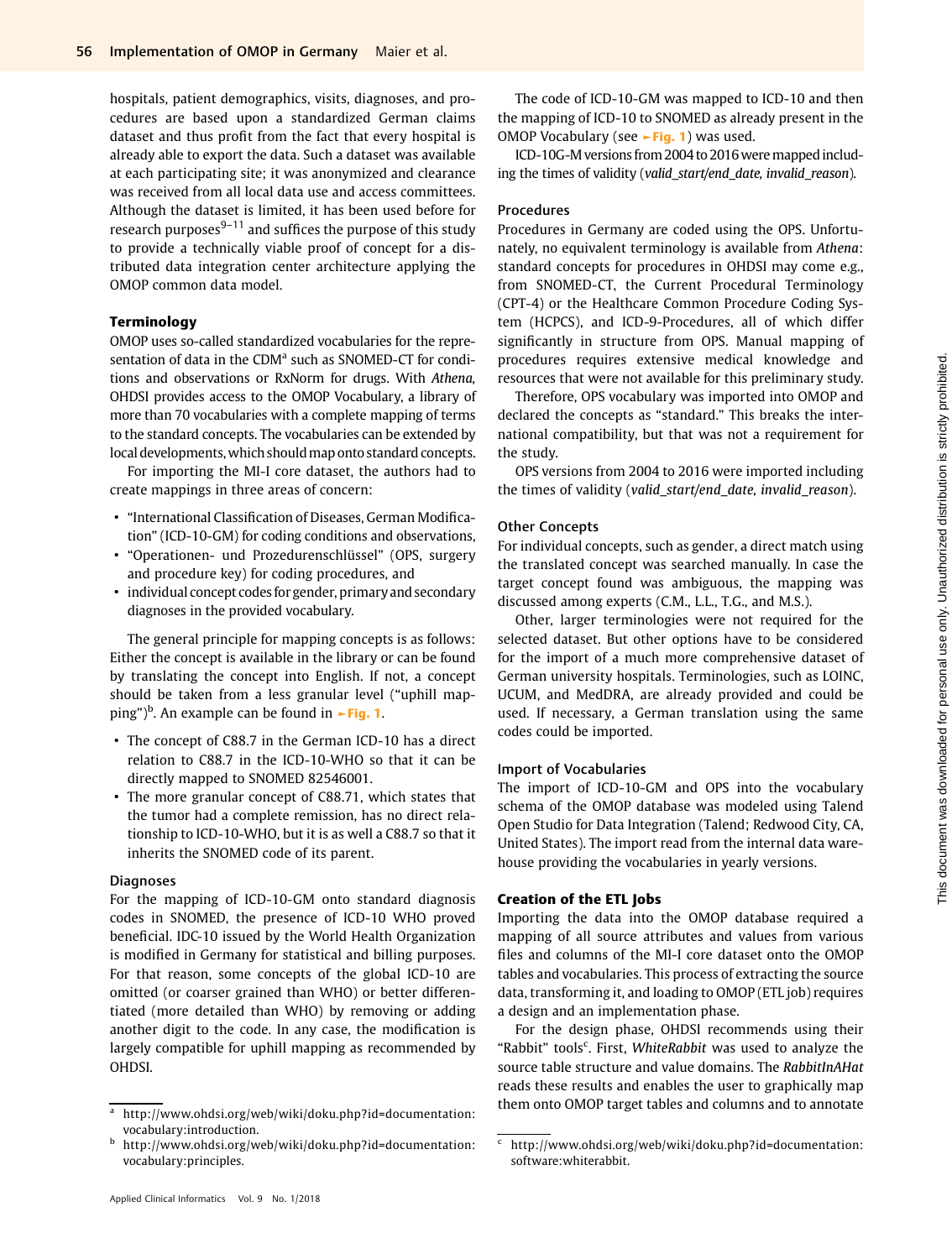

Krankheiten: In kompletter Remission

Fig. 1 Example of mapping from the German ICD10 via the international ICD by WHO to SNOMED.

the transformation with additional information (such as value mapping).

While WhiteRabbit provided input for the first analysis of the source data, the author's departmental wiki for the mapping design as RabbitInAHat does not support collaborative editing in a multiuser environment in the same way.

The mapping of the source data structure onto OMOP was conducted by a medical student (L.L.) supported by a team of computer scientists and physicians with experience in clinical ETL. All mappings were discussed and all decisions were documented using the wiki. The final mapping was entered (manually) to RabbitInAHat.

The implementation of the specification was realized using the Talend Open Studio for Data Integration.

The data import was validated by counting the rows and elements in the source dataset files and the OMOP database to ensure completeness. Additionally, AchillesHeel (https:// github.com/OHDSI/Achilles) was used to assess the correctness according to OMOP constraints, for example to check the correct import of ICD10 values (diagnoses) from the source dataset into either the condition\_occurrence or the observation table.

#### Provision of a Virtual Machine

A virtual machine (VM) was prepared for the consortium partners. Ubuntu 14.04LTS was used at the base, PostgreSQL 9.6, OpenJDK7, and Apache Tomcat 7. Nginx is the webserver for Atlas (1.4) and AchillesWEB and also serves as a proxy to the WebAPI (v1.5). This allowed us to configure the web tools without using static IP addresses for the REST-services. For running Achilles and other tools, a preconfigured RStudio (RStudio; Boston, MA, United States) as a web service was installed.

The machine was provided preloaded with all vocabularies and distributed as containers for VirtualBox (Oracle Corporation; Redwood Shores, CA, United States) as well as VMware (Dell Technologies Inc., Round Rock, TX, United States) for use with ESX hosts. The ETL-jobs ran outside the VM, expected the data in a predefined directory on the host machine, and uploaded all data in about 3 hours per site, depending on the physical environment and the size of data. The total size of the database including indices was approximately 11GB per site.

Additionally, the SYNPUF1K sample dataset provided by OHDSI<sup>d</sup> was provided as a "working reference dataset" in the VM template to allow users to explore the functions of Atlas on a wider basis (including drugs and measurements).

## Federated Query

To validate the installation and demonstrate the feasibility of federated queries, two distinct queries were specified. As the current dataset is rather limited to general demographics (age, gender, location, visit, primary and secondary diagnoses, and procedures), a federated query was considered to proof the concept rather than trying to generate a medically relevant new finding.

One set of queries was made to get the quantity structure of data, for example the number of patients, procedures, and conditions as well as the unique number of distinct conditions. The queries utilize the pregenerated statistics from the Achilles tables.

A second set of queries was generated in accordance with a medical use case. Based on suggestions from the study group, a cohort of patients with colorectal carcinoma was identified. Depending on the location of the carcinoma, a different treatment path (sequence of operation, radio/chemotherapy) should be expected. Atlas was used to define the following concept\_sets and cohort:

- diagnose: malignant neoplasm of the colon (ICD-C18), of rectosigmoid junction (C19), and of the rectum (C20)
- procedure: "operation" (OPS chapters 5–45 , 5–48 , 5–49)
- procedure: "chemotherapy" (OPS chapter 8–52\*)
- procedure: "radiation therapy" (OPS chapter 8–54\*)
- procedure: combination of chemotherapy and radiation therapy

The OHDSI tools do not provide direct means for federated query and result aggregation such as i2b2-SHRINE.<sup>12</sup> A direct access to the partner's databases is not allowed for security reasons. Therefore, the queries were prepared centrally, packaged into an easy to use web application in grails 3 (https:// www.grails.org) and provided as war files to be deployed at each site. The queries generated a local table with the raw results. The raw results data were subsequently collected,

<sup>d</sup> https://www.github.com/OHDSI/ETL-CMS.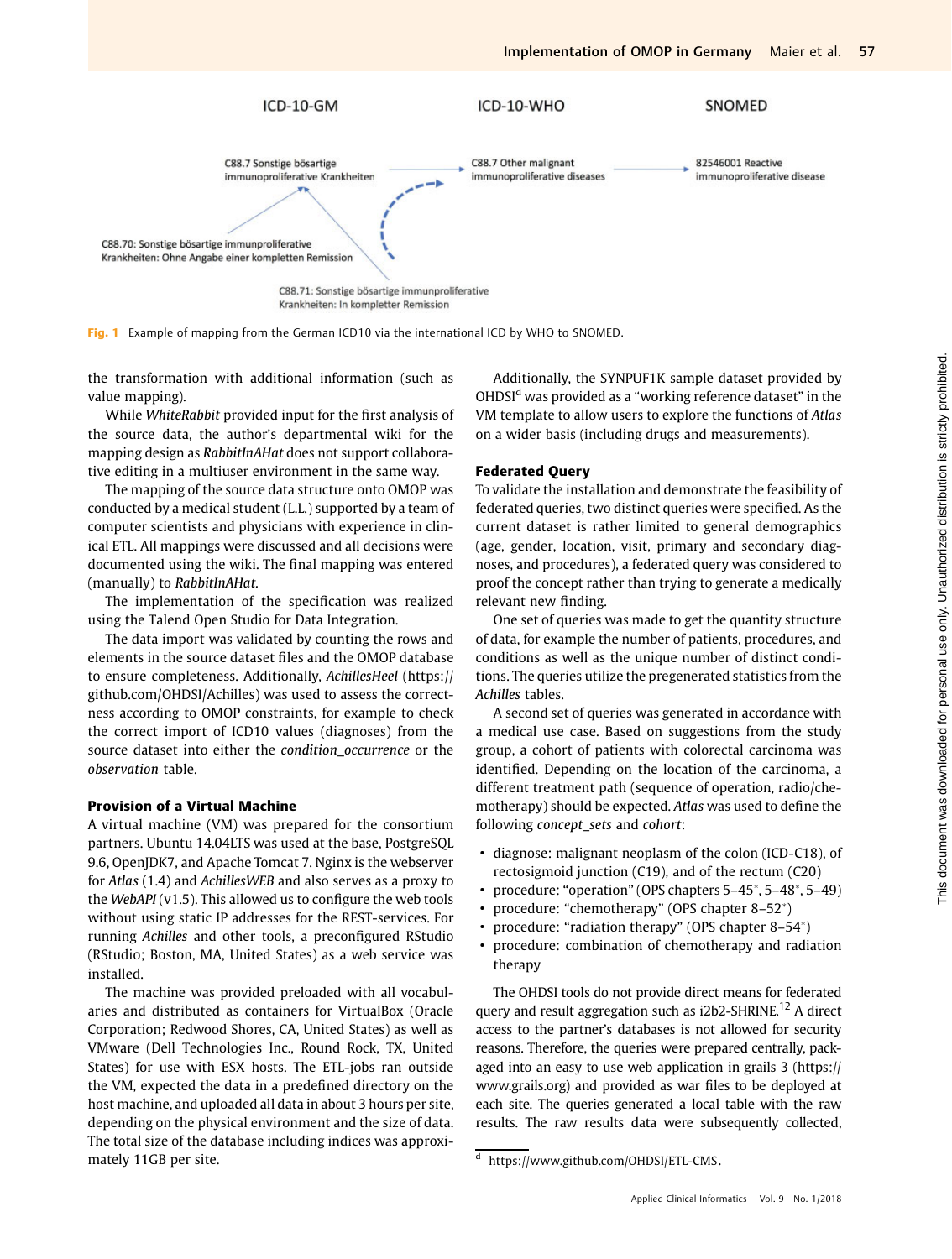merged, and exemplarily visualized as a combined Sunburst plot similar to one of the most recent OHDSI analysis.<sup>6</sup>

# Results

The core MI-I dataset was mapped onto the OMOP common data model except for laboratory findings and medication, which were not present in the source dataset. The details of the fact data mapping will be described in a future publication. A virtual machine with all required tools for importing and querying the data was configured and provided to the project partners.

Eight university hospitals set up the provided virtual machine, successfully imported their local datasets, and contributed to the federated analysis.

#### Vocabulary

All required concepts were imported with their relations into the OMOP vocabulary scheme.

The procedure codes from OPS could not be mapped given the available time frame and were not only realized as new vocabulary and hierarchy but also declared "standard" for use in queries. Overall, 58,019 concepts with 225,632 relations have been imported.

The ICD-10-GM terminology was mapped onto SNOMED via the provided mapping of ICD-10 WHO. Not all codes could be directly mapped; out of 19,077 ICD-10-GM codes, there were

- 12,076 direct mappings to ICD-10 of OMOP (63.3%),
- 6,530 level 1 uphill mappings to ICD-10 of OMOP (34.2%),
- 240 level 2 uphill mappings to ICD-10 of OMOP (1.3%),
- 171 codes not mapped because these do not exist in ICD-10 WHO (0.9%),
- 60 codes available in ICD-10, but without a relation to SNOMED (0.3%). They belong to U00-U49 "Provisional assignment of new diseases of uncertain etiology or emergency use," Z75 "Problems related to medical facil-

ities and other healthcare data" and T73 "Effects of other deprivation."

The concepts have 114,656 relations among ICD-10-GM (isa/subsumes) and to SNOMED (maps\_to/maps\_from) standard concepts. None of the codes, that could not be mapped, had data associated with it in our case, so there was no loss of data (all facts were imported as was compared by the line count of the source files with the row counts of the database tables).

## Facts

Each site imported data on patient demographics, visits, diagnoses, and procedures according to the MI-I core dataset, which was mostly available for the years 2004 to 2016 (C: 2009–2016, G: 2008–2016). The quantity structure is shown in ►Table 1. Overall, the data of almost 3 million patients were imported with 21 million procedures and 50 million diagnoses. While the diagnoses and procedures show a broad range of instances (unique\_), only a few observation items were included in this dataset such as the birth weight of infants.

## Federated Query

Overall, the paths of 16,701 patients were generated and aggregated ( $\blacktriangleright$  Fig. 2). The innermost ring of the plots shows the distribution of diagnoses, the outer rings visualize the procedure categories per diagnosis. The detailed analysis and interpretation of these results is currently pursued by clinicians of the MIRACUM consortium and shall be part of an additional publication.

## Discussion

The goal of an OMOP-based pilot implementation within a consortium of the BMBF MI-I based on a subset of the core data elements currently defined by the interoperability working group of the BMBF MI-I national steering committee was accomplished. The authors were able to provide a

Table 1 Quantity structure of data imported: For each of the eight University Hospitals (A-H), the years of the data available are given as well as the row count of the OMOP database table

|                            | $\mathsf{A}$ | B.        | C         | D         | E.        | F         | G         | H         | <b>Sum</b>   |
|----------------------------|--------------|-----------|-----------|-----------|-----------|-----------|-----------|-----------|--------------|
| Years of data<br>available | 2004-2016    | 2004-2016 | 2009-2016 | 2004-2016 | 2004-2016 | 2004-2016 | 2008-2016 | 2004-2016 |              |
| condition_occurrence       | 4,698,834    | 3,054,937 | 3,871,535 | 3,607,741 | 4,059,270 | 4,054,241 | 3,287,073 | 2,798,597 | 26, 145, 155 |
| observation                | 4,022,012    | 2,874,985 | 3,138,306 | 3,092,768 | 3,389,461 | 4,371,301 | 2,507,428 | 2,772,262 | 23,661,095   |
| procedure_occurrence       | 3,993,143    | 2,738,533 | 3,186,826 | 2,716,824 | 2,615,712 | 3,426,254 | 1,925,927 | 2,351,020 | 21,028,312   |
| measurement                | 40,351       | 36,535    | 22,012    | 32,268    | 26,897    | 39,117    | 23,929    | 28,881    | 2226,061     |
| person                     | 393,004      | 453,307   | 426,435   | 495,194   | 319,751   | 409,126   | 357,046   | 478,035   | 22,974,852   |
| visit occurrence           | 912,347      | 628,214   | 612,599   | 711,143   | 742,461   | 895,787   | 573,654   | 661,140   | 55,163,691   |
| death                      | 12,215       | 11,816    | 8,970     | 12,586    | 10,340    | 11,967    | 10,387    | 9,798     | 777,692      |
| location                   | 12,845       | 10,894    | 13,245    | 13,803    | 14,774    | 14,285    | 10,355    | 9,497     |              |
| care_site                  | 51           | 51        | 51        | 51        | 51        | 51        | 51        | 51        |              |
| unique_procedures          | 18,359       | 17,685    | 16,452    | 17,506    | 17,114    | 17,929    | 13,547    | 16,778    |              |
| unique_conditions          | 7,009        | 6,793     | 6,769     | 6,866     | 6,883     | 6,916     | 6,602     | 6,649     |              |
| unique observations        | 3            | 33        | 29        | 31        | 30        | 30        | 32        | 32        |              |

Abbreviation: OMOP, Observational Medical Outcomes Partnership.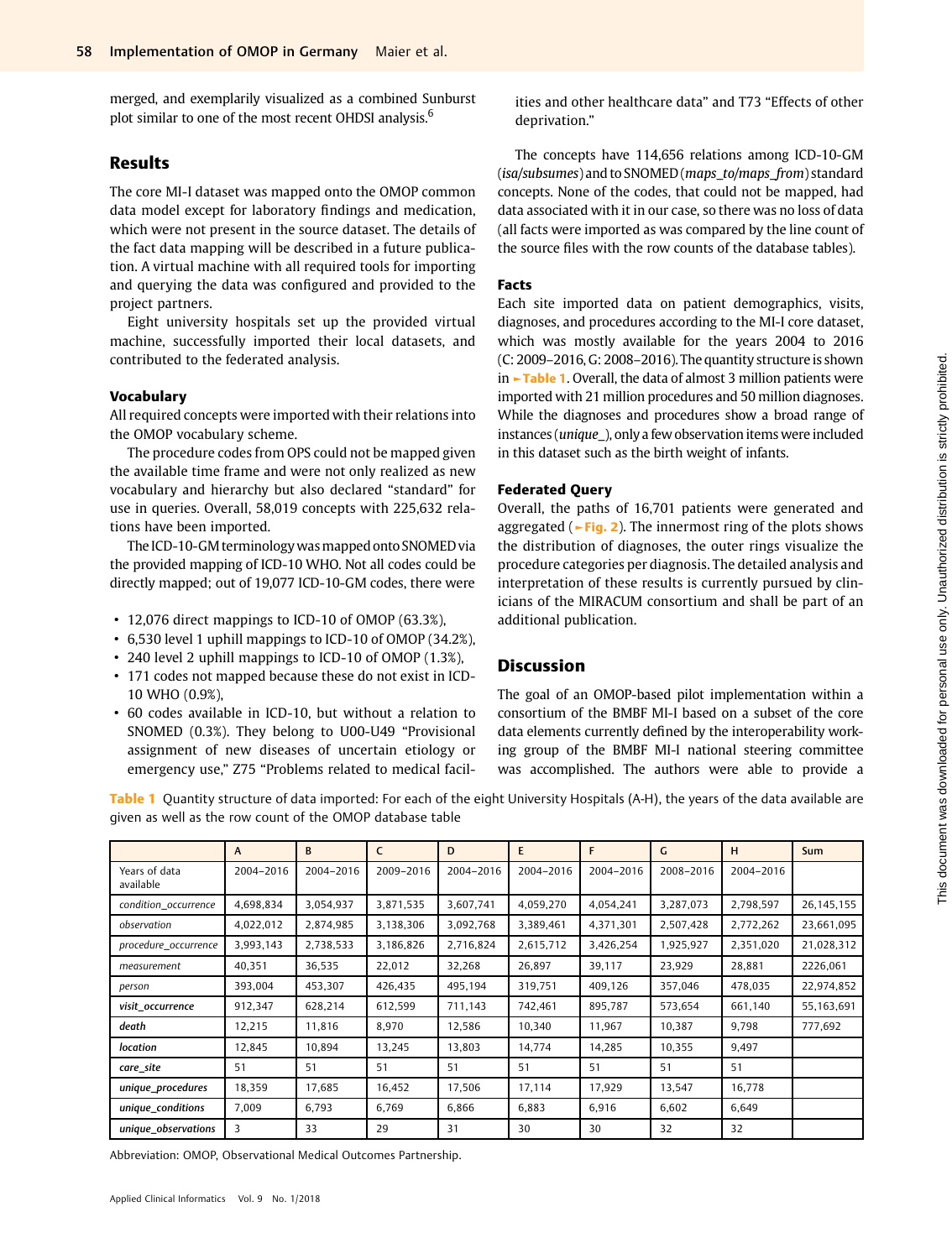

Fig. 2 Combined Sunburst plot of 16,701 patients from eight German university hospitals (C18-C20 refer to the location of the tumor in the colon, sigmoid junction, and the rectum).

preconfigured virtual appliance and ETL jobs, including required terminologies and the OHDSI tools to eight university hospitals, import a core dataset locally, distribute queries, and summarize the results.

#### Overall Experiences

The amount and quality of the tools provided by the OHDSI community for free are impressive. There is a huge momentum and the community is helpful and supportive.

However, the sheer number of different tools developing at various paces requires an attentive management of dependencies. During the few months of the study, the OMOP database specification changed from V5 to V5.01 and V5.1. For example, the definitions of the cost tables have been changed in the table definition. However, the file defining the accompanying indexes was not updated, so the creation failed. It was also not always clear whether e.g., Achilles was updated in accordance as it operates heavily on these tables.

Another tool, Usagi, is available to assist in the mapping of concepts from different vocabularies. The authors tried this on the OPS, but neither the German concepts nor a machinetranslated English version (Google translate) seemed to work reliably enough to be pursued in the study.

With regard to vocabularies, Athena already provides access to a plethora of vocabularies to choose from, but neither the ICD-10-GM used for diagnoses nor OPS for procedures are yet available. Mapping ICD-10-GM was possible, because it is primarily based on ICD-10 WHO so that a very similar vocabulary was already available. This is not the case with OPS; therefore, the mapping will require significant resources.

The tools provided to support the ETL process, WhiteRabbit and RabbitInAHat, were helpful to get started. However, the authors preferred their departmental wiki, as it facilitated collaborative editing and commenting. It would be helpful, to provide web-based, collaborative mapping tools in future, especially as mapping is a vital part of any secondary use or CDM project.

For a first look at the data and a check of the quality of the imported data, AchillesWeb and AchillesHeel are valuable tools. AchillesHeel provided insight into the success of import process, especially during the development of the ETL process with reports on the use of missing concepts or data in wrong tables (e.g., if a concept of a condition was used in observation table). AchillesWeb was used to show summary statistics to clinicians (data owners) and helped to break the ice for further data provision. However, at least in Germany, some variables, such as race or ethnicity, are usually not documented, but cannot be hidden in the graphics and thus might distract the users.

Atlas was used to successfully search for terms and define cohorts for the federated query. While its overall usability can be improved, it will become the central entry point not only to search for data, but also for (visual) analytics as more features will be added by the OHDSI community.

The provision of a preconfigured virtual machine enabled the hospitals to quickly set up the environment and import their data. However, in future, a docker-based container infrastructure (https://www.docker.com) would allow deploying updates more easily and quickly.

## Issues and Details

While the overall experience with OMOP/OHDSI was very positive, some issues exist partly due to lack of features or due to (German) specifics not yet considered by OMOP/OHDSI.

The occurrence of a visit in OMOP is tied to a single care site, whereas in Germany, a patient may be treated by several departments within an institution as part of a single visit (chain of transfers). A possible solution could be to introduce pseudo visit occurrences for each department and chaining them together by a fact\_relationship in OMOP. But this could break the assumption of having only a single visit at any time. It was decided to omit the chain of transfers and map all facts onto a single visit. Additionally, the dataset used contains the facts from a patient and the list of treating departments, but not which fact originates from which department. Likewise, Voss et al recommend standardizing organizational concepts such as the definition of a visit across institutions.<sup>13</sup>

Some pitfalls are present, although documented in the web. For example, the relationship maps\_to is meant from a standard concept to a proprietary concept. Users tend to use local terms for queries in Atlas and just tick maps\_to to "include the standard terms required by OMOP." This implemented behavior makes sense for sharing queries based on standard data, but makes queries on local data harder.

Another example is the determination into which table certain data go. While it may be in a local symptoms database, it may not automatically go into the condition\_occurrence table as the table is determined by an attribute domain of the standard concept. This harmonizes the ETL across institutions, but requires local discussions upon disagreement on how the term was used locally.

Regarding security, OMOP/OHDSI does not yet provide any support for limiting access to the data. There is no user management or access control in the web tools and only the database password in the R tools. Beginning with Version 2.0 of the OHDSI tools, this is about to change, as a Java security framework has been introduced to support the development of security-related features.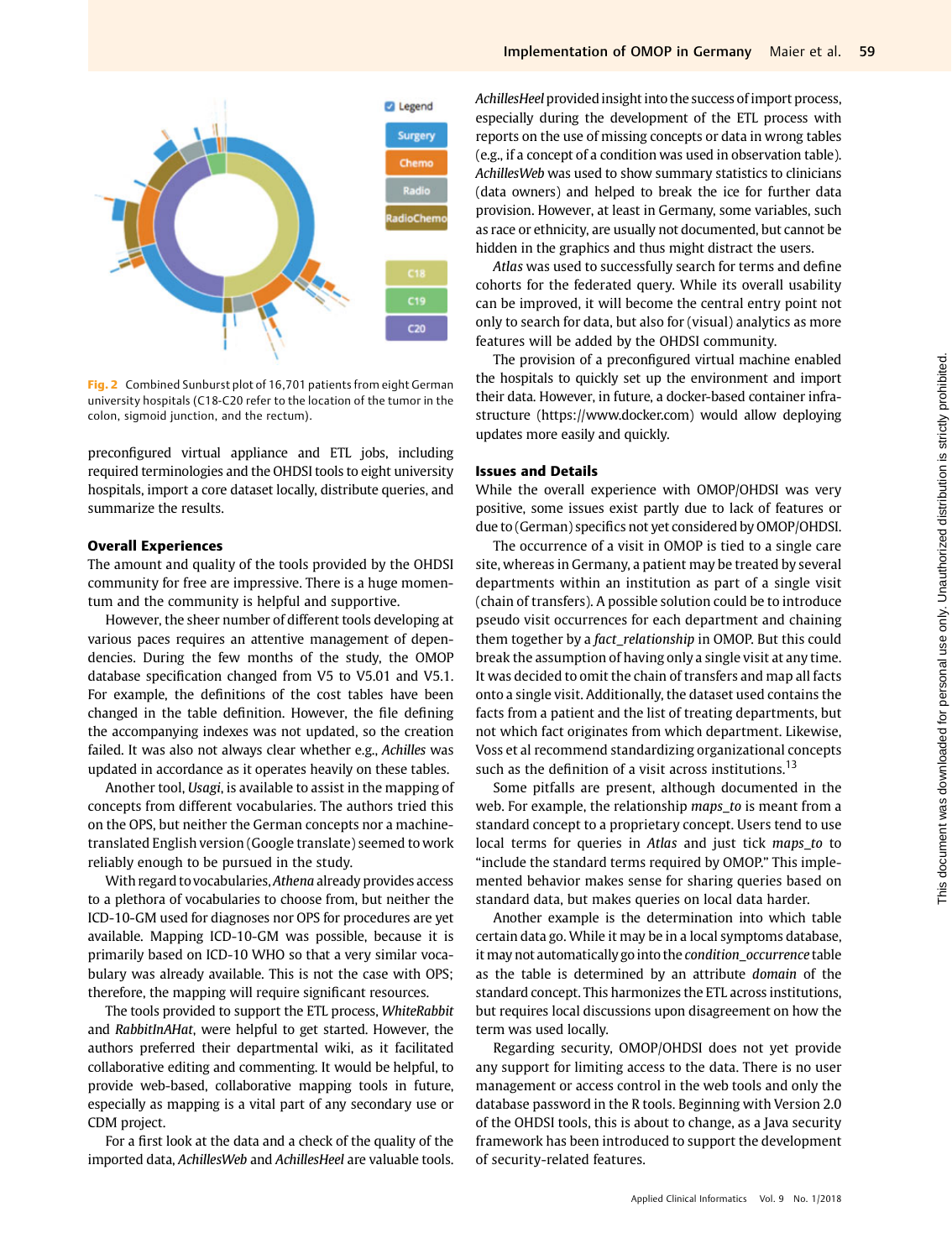## Other Studies

To best of our knowledge, no publications yet exists describing the explicit application of the OMOP/OHDSI CDM and tools on German datasets and German terminologies.

However, the SALUS project<sup>14</sup> developed a semantic interoperability layer for mapping data from various sources into other, common data models. They tested their approach with data from a German university hospital and the OMOP CDM. Especially the semantic mapping of terminologies<sup>15</sup> could be very interesting to support the required vocabulary mapping.

Schuemie et al<sup>16</sup> replicated the OMOP experiment across several European databases. But they used EU-ADR as CDM and not OMOP while applying the same medical research question to compare, e.g., the incidence rates published by OMOP scientists with one from EU-ADR.

Makadia and Ryan $17$  report on the import of the data from a Premier hospital into OMOP v4. They were able to map 91.4% of standard charge codes onto standard concepts in OMOP and import the data except 1% due to bad data quality in the source system. Similarily, Matcho et  $al^{18}$  imported successfully the British Clinical Practice Research Datalink (CPRD) of more than 11 million patients into OMOP, including medication. They report an accuracy of 99.9% of condition records. While Premier as a US-based hospital can directly benefit from the OMOP vocabularies, an additional mapping was required for diagnoses and conditions (Read code to SNOMED) and medication (Multilex to RxNorm). While the import of the complete database of a university hospital is currently still under development, this study focuses on a small (yet representative) dataset and a common query across hospitals of a consortium.

Fitz Henry et al<sup>19</sup> used OMOP for two institutions, but both based in the US. They report similar challenges in implementing the OMOP CDM: in rare cases an observation is made outside a visit. Also, the "visit within visits" or the chain of referrals within an institution is a challenge to model.

Yoon et al<sup>20</sup> also covered the full dataset of a Korean hospital into the OMOP v4 database and used OHDSI for exploration.

Certainly, common data models other than OMOP, such as EU-ADR and MATRICE, exist and have already been compared, e.g., $2^{1,22}$  OMOP was chosen mainly because of the broadness of the model, the vocabularies provided, the number of patients and institutions available, and the momentum of the OHDSI collaborative.

## Limitations

The dataset chosen for the study is a very special, limited dataset of only inpatient visits. It provides in itself no sufficient data for relevant medical studies. However, it comprises data of major interest such as diagnoses and procedures.

Procedures could not yet be mapped to an OMOP standard terminology. Therefore, OMOP was modified by introducing OPS as a standard terminology. This breaks federated queries with researchers outside Germany, but this was not an issue in the preliminary study. In the long term, a mapping of concepts coded in the German OPS should be generated, validated, and provided to the OMOP vocabulary in Athena.

Tampering with the definition of standard concepts required minor adjustments in the tools, e.g., to allow AchillesWeb to display the hierarchy of concepts.

# Conclusion

OMOP is a comprehensive database definition complemented with more than 70 mapped terminologies and a set of tools provided by OHDSI to make use of the database, most important Athena, Atlas, Achilles, and various R packages for analyzing the patient data of cohorts.

The authors were able to successfully implement this tools stack for the first time in a German consortium of university hospitals based on a typical dataset, although in a German flavor due to the coding of procedures. The reception of OMOP/OHDSI by the participating university hospitals was very good and it was agreed to continue using the approach.

However, as the terminologies required and provided by OHDSI are not the ones used in Germany, an additional mapping effort will be required. This can be easy, if compatible or similar terminologies are already provided, but could also lead to major efforts, if this is not the case. Mapping the procedure coding system, OPS will be crucial for the applicability in further use. The terminology mapping efforts achieved (ICD-10 GM, OPS in future) will be shared with OMOP in Athena and the extensions of tools with OHDSI.

Currently, the authors are working on using Kibana (https:// www.elastic.co/de/products/kibana) for an interactive geovisualization and an integration with the FHIR communication standard ([http://omoponfhir.org\)](http://omoponfhir.org), especially for extension with the SMART-on-FHIR app platform framework.<sup>23</sup>

# Clinical Relevance Statement

The use of common data models is becoming more and more important for secondary use of clinical data across institutions. This article reports on the experience gathered using OMOP/ OHDSI for the first time in Germany. As such, it enables other first timers to build upon the experience and judge what is already possible and where additional research is required.

# Multiple Choice Question

Which of the following components is not provided by the OMOP/OHDSI community?

- a. The definition of a common data model to store patient data
- b. A list of vocabularies to annotate data
- c. Ready to use jobs to extract data from various sources and load them into the OMOP CDM
- d. Helper tools to find the right ETL jobs
- e. Ready to use tools for visualizing data from the OMOP CDM and define patient cohorts

Correct Answer: The correct answer is c. Because of the vast number of possible source systems, data models, and terminologies, it is not possible to provide general tools centrally. However, with Usagi and the Rabbit tools, the